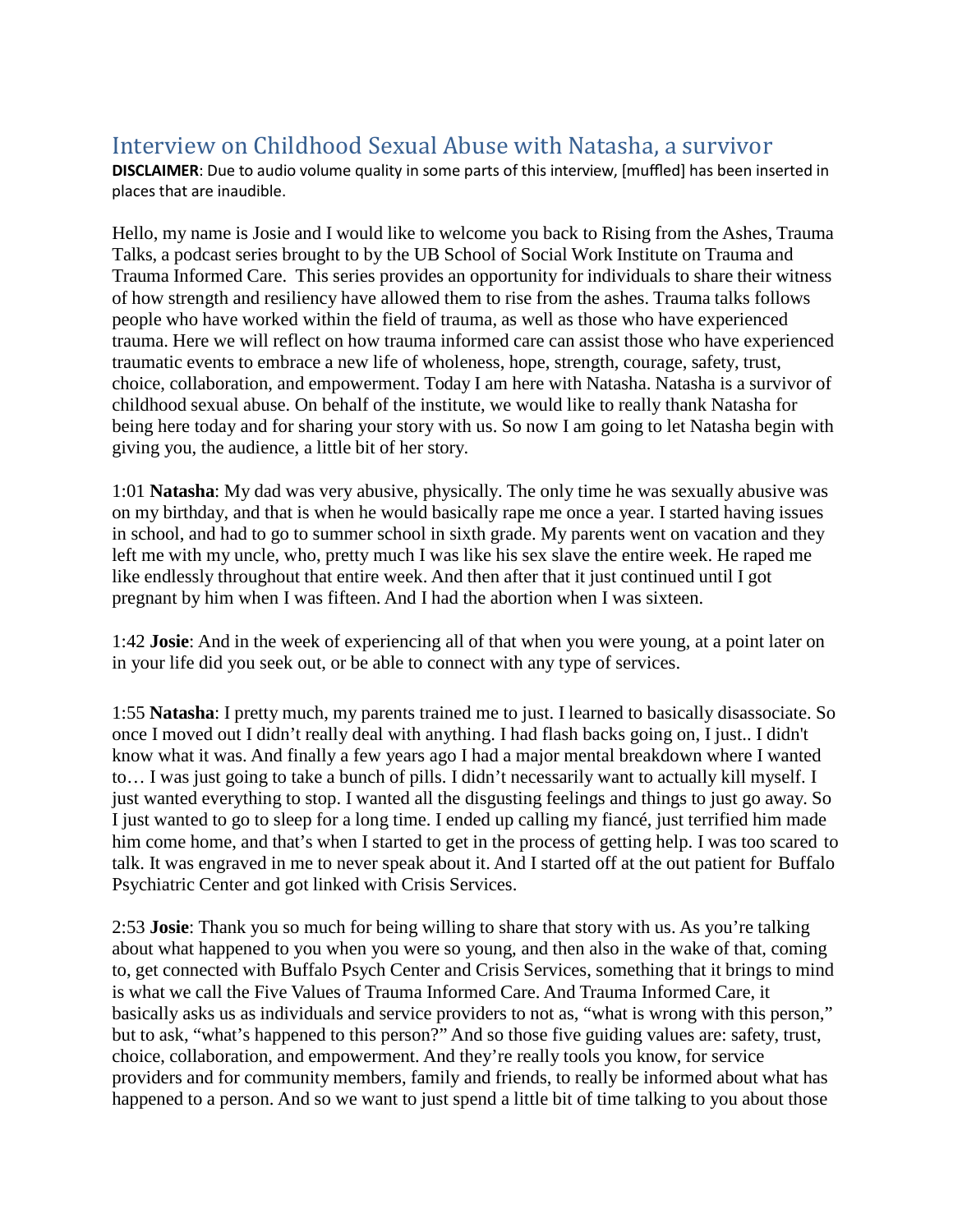five values. First of all, starting with safety, safety can mean both physical safety, but also can mean emotional safety. Did that play a role for you, especially when you decided to get linked up to some services, you know Buffalo Psych Center? Was there a role that safety played in allowing you to do that? Either with the safety that you found with your fiancé? Or the safety that you found there in seeking those services?

4:22 **Natasha**: Yeah, it was the safety of my fiancé and his family, and they kind of all just banded together and supported my getting help, and saying there were things out there. They sat with me and helped me look for places. I called like twenty different places, and I could kind of just tell over the phone sometimes how I felt by just in the way they would talk. You could say it was a safety with them. It took me about three weeks to actually talk to the social worker and the psychiatrist. And to actually open up and say anything. I use to just sit there for an hour and cry and I just couldn't trust them, to talk.

5:06 **Josie**: And what you just said in terms of how it was hard to really build that trust with them, trust is the next value which entirely aligns with safety as you just pinpointed. Was there anything about that environment with the psychologist that you saw that allowed you to experience enough trust to start opening up and start talking? What was that experience like?

5:34 **Natasha**: The one thing, they asked what I wanted out of this and we got onto the topics of medications and things like that nature. Cause at that point I had gone through a psychevaluation just to see what I had and what should my diagnosis' be, [muffled] and anxiety disorders and the one thing that stood out was that they were with me and that I didn't want to be a walking zombie on medication and I wanted to actually be able to face everything and cope, like learn coping skills rather than just masking it with medicine, so. They were in agreeance with that and even put me on the lowest dosage as possible. And worked in the talking aspect. And when I found crisis services, I started having some issues with BSC, they put together a support group and ended up somehow sending the letter to my parents' house, because I got a phone call saying, "Well are you going to join or not join or…?" And I was like, "I have no idea what you're talking about." And she was like "Oh I sent it to this address, I was sure if you were still at the other one," So, that just— I tried to go back a few times, but I just couldn't. And that's how I got linked with Crisis Services. I got to say I trusted them going right in there. I mean the place is completely guarded. You have to buzz the door to get in and the way that they first talked to me was not in a "what's wrong with you manor," or "you're going to do this," it's we. Anything they said to me any issues I've had it's "okay how are WE going to deal with this?" I didn't feel like I was just like a number with them. So it made me feel safe and comfortable in talking.

7:37 **Josie**: That's really power, the role that, I mean just getting buzzed in. That's very true that that can make such a huge difference in terms of having that sense of safety.

7:47 **Natasha**: And you have to say who you are, they don't let you in until they check that you actually have an appointment. After my sessions with them are done, they are like, "are you okay? Do you need a few minutes? You can stay as long as you want. You can — we'll leave or we'll stay with you," it's just… they're awesome.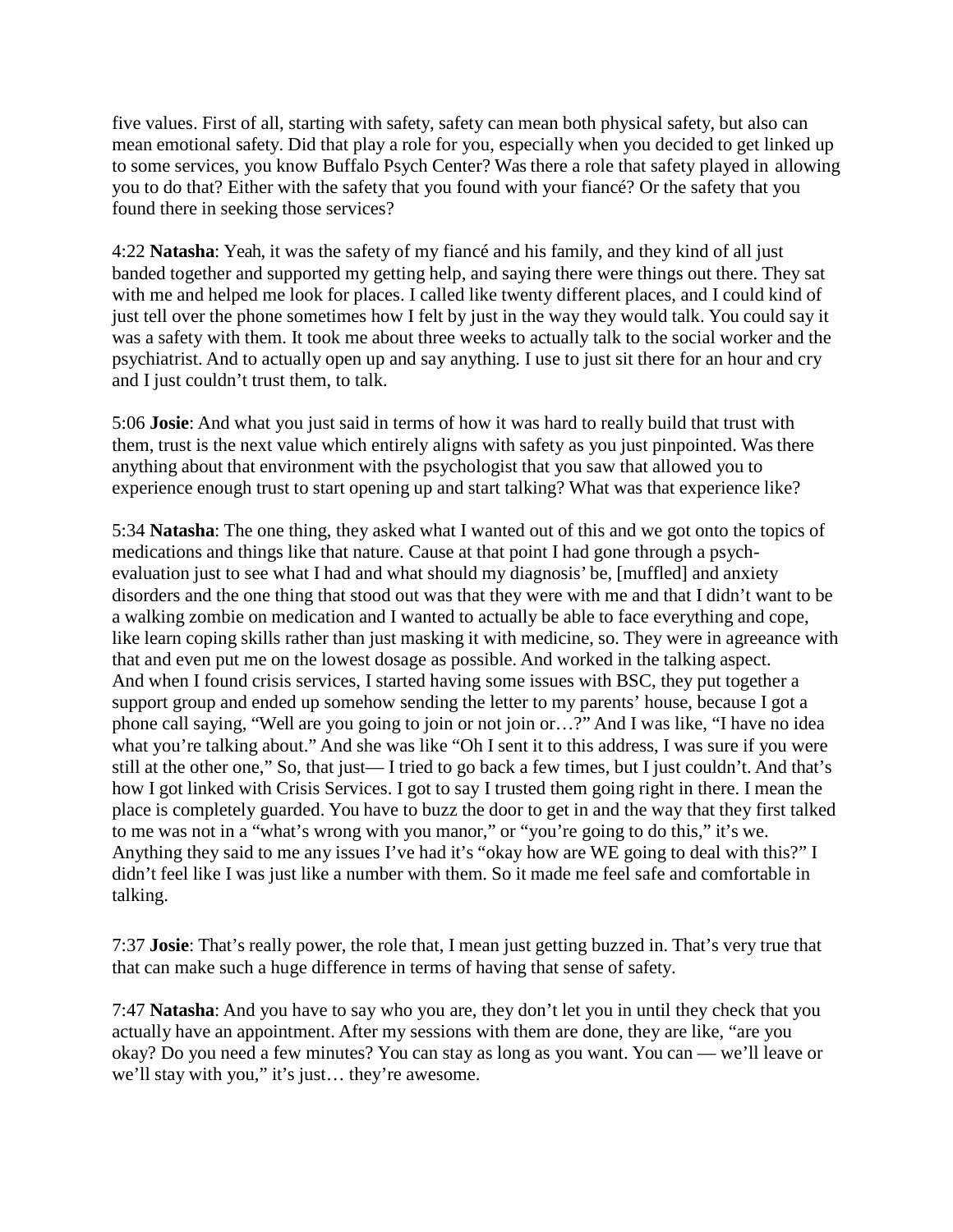8:07 **Josie**: Now that really ties in very directly to the next point which is choice. So you just pinpointed a way, it sounds like, Crisis Services provides choice just in terms of those little choices of being able to stay a little bit longer in terms of having the option of them being with you for a length of time or not. Were there other experiences with Crisis Services where you were able to have some choice in the other services you had access to or take advantage of?

8:42 **Natasha**: They have the 24 hour hotline that you can call. I can call my advocates there if I want to. They also have a, I don't know exactly what they call it but, an investigative team cause there are some statute limitations in NY, so they have a whole separate team with detectives and stuff and legal console. Which is pretty—

9:08 **Josie**: It's like a one-stop shop where you really do have a choice of every service you might wanna take advantage of, is there if you want to. The next value is collaboration. You've already touched on this, you said that everybody at Crisis Services always uses the term "we" and it's very much a collaborative effort. Have you also had experiences in terms of collaborating with loved ones, significant others, and that thing in your life? Have you been able to essentially collaborate with the close people in your life, to in kind of working through your services and really accessing what there is available at Crisis Services, and what not?

9:55 **Natasha**: Well they allow like family and stuff to get worked in. They've helped me print out papers to help educate them. So they can kind of understand the PTS side of things. You know cause I can explain it all day to them and, and they try to understand, and I respect that, but they just… education is key sometimes.

10:21 **Josie**: And it's really nice to hear that they also provide the opening if you want it of family being included. Because that can be helpful if you deem it so. So the last value of trauma informed care is empowerment, and empowerment is more than just cheerleading. It's really a strength space focus. So I am just wondering what has your experience been with empowerment? Whether that's at Crisis Services, whether that's among loved ones? What's been your experience of that throughout this journey?

10:57 **Natasha**: Getting treatment. I read something a long time ago that was basically "the best revenge is to be happy and do good and just be successful and happy." That was something that always stuck with me. Getting help for myself, getting help from [muffled], just not letting them win because they took my entire 17 years away from me. So I am slowly starting to get my life back. And even just helping other people that really helps me more than anything. Through Crisis Services they also have private support groups and I started talking at those and just getting in touch with other people who need help or are scared to talk. It's just… I'm just living. Starting to feel things again. I have my moments where I feel safe or happy. It's just I'm getting there any hopefully it will stay.

12:09 **Josie**: I really like that, in terms of, it's kind of that ultimate act of revolt or success is really just happiness. So that's really awesome. So for those who are listening who may be are either facing similar experiences to yourself or even providers who are in an organization who provide services for survivors of childhood abuse, do you have any final words on your own experience, why you feel these values are important? Anything at all you want to share?